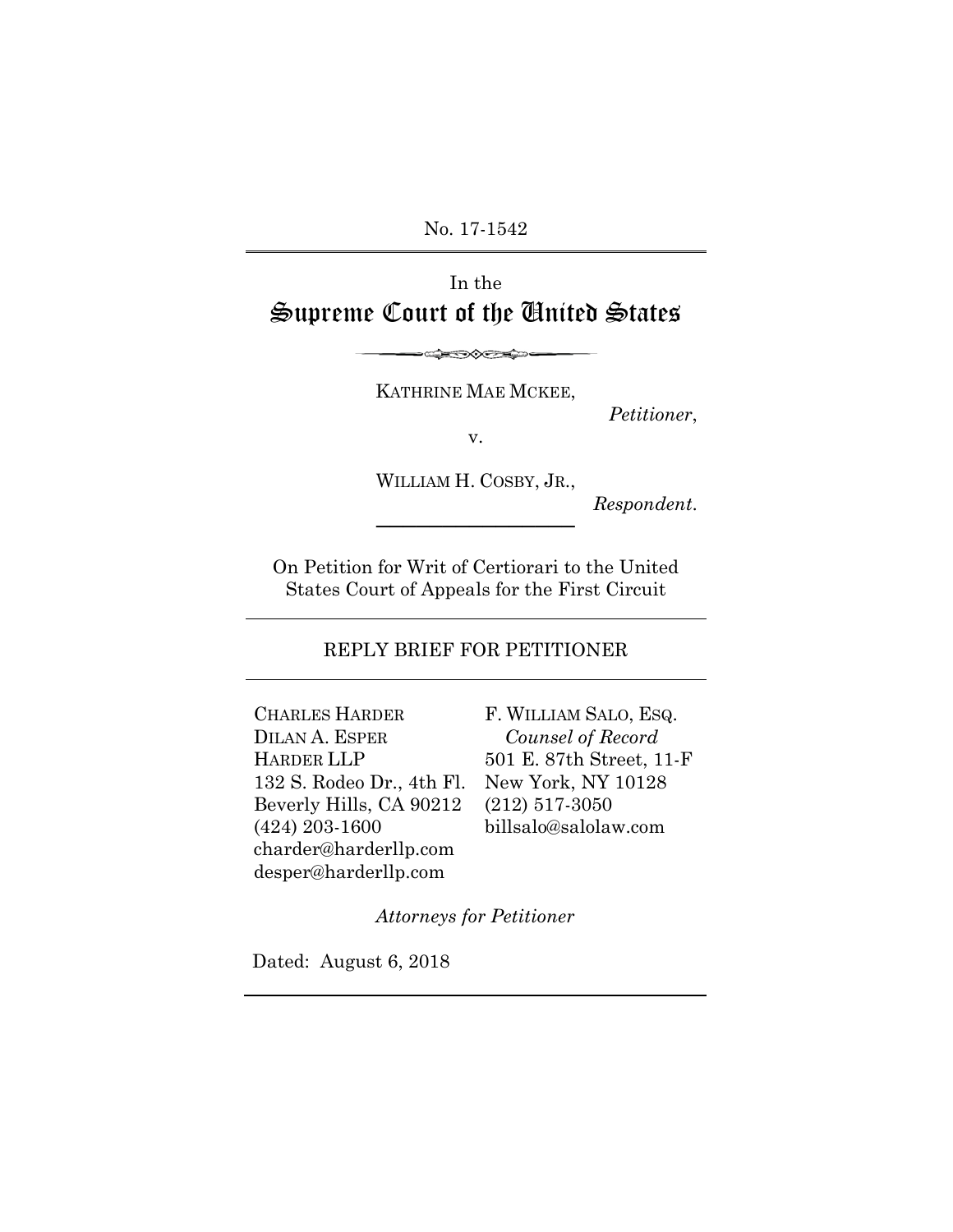# **TABLE OF CONTENTS**

|    |                                                                                                                                        | $\mathbf{i}$        |
|----|----------------------------------------------------------------------------------------------------------------------------------------|---------------------|
|    | TABLE OF AUTHORITIES                                                                                                                   | $\ddot{\textbf{i}}$ |
|    |                                                                                                                                        | 1                   |
|    |                                                                                                                                        | 3                   |
| Ι. | Cosby's Claim that McKee Was a<br>Minor Celebrity 40 Years Ago Is                                                                      | 3                   |
| Н. | Cosby Has Not Shown an Adequate<br>and Independent State Ground for                                                                    |                     |
| Ш  | None of the Media Appearances<br>by Cosby Amount to<br>Cited<br>Voluntary Injection of McKee Into<br>the Public Debate about Celebrity |                     |
|    |                                                                                                                                        | 8                   |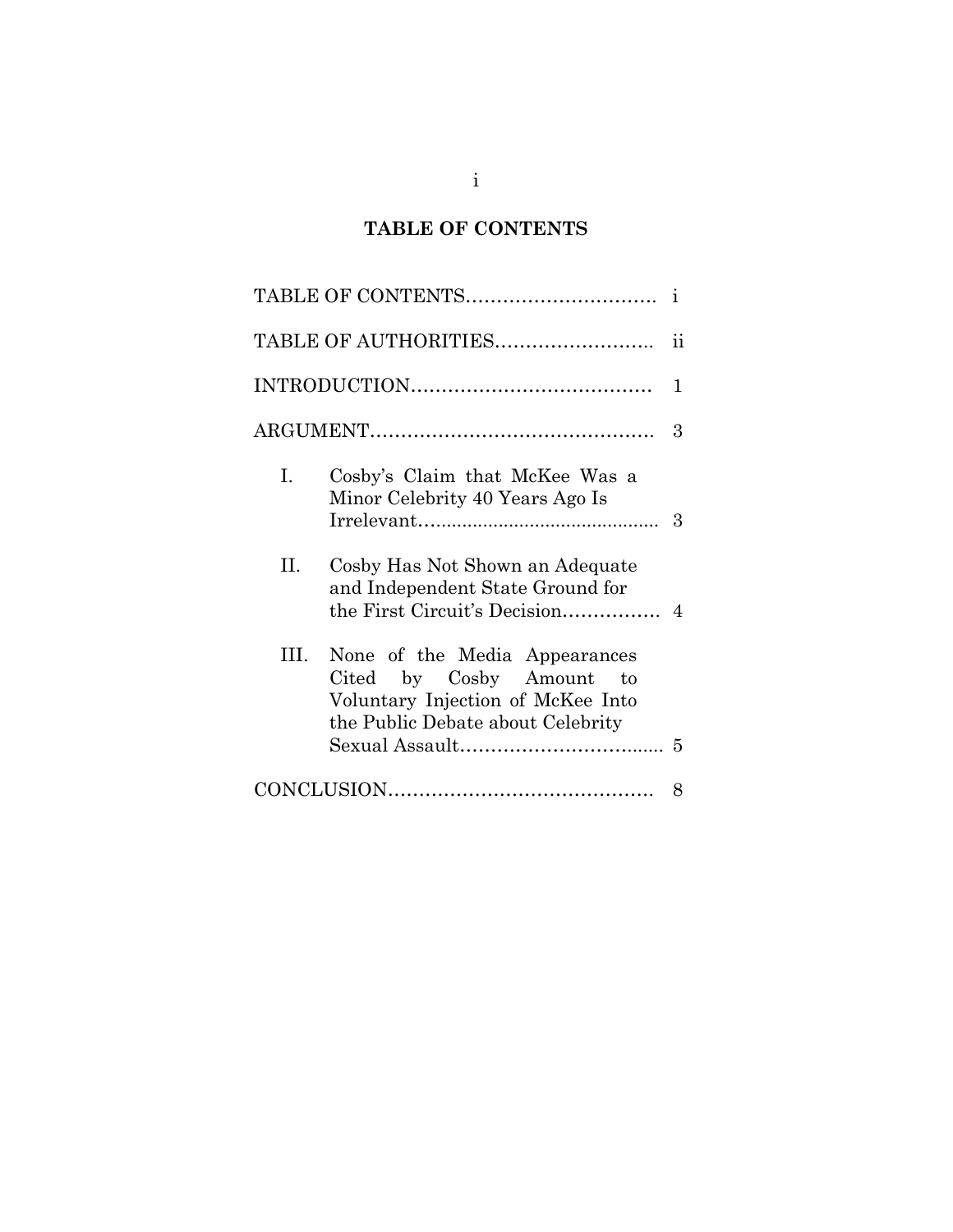# **TABLE OF AUTHORITIES**

## **Cases**

| Gertz v. Robert Welch, Inc., |  |
|------------------------------|--|
|                              |  |

*Michigan v. Long*, 463 U.S. 1032 (1983)………………………. 4

## **Other Authorities**

New York Daily News, Video: *Bill Cosby Raped Me, And This Is Why I'm Coming Forward: Actress*. (December 22, 2014) https://www.youtube.com /watch?v=BcJuU-232j8……………………. 6, 7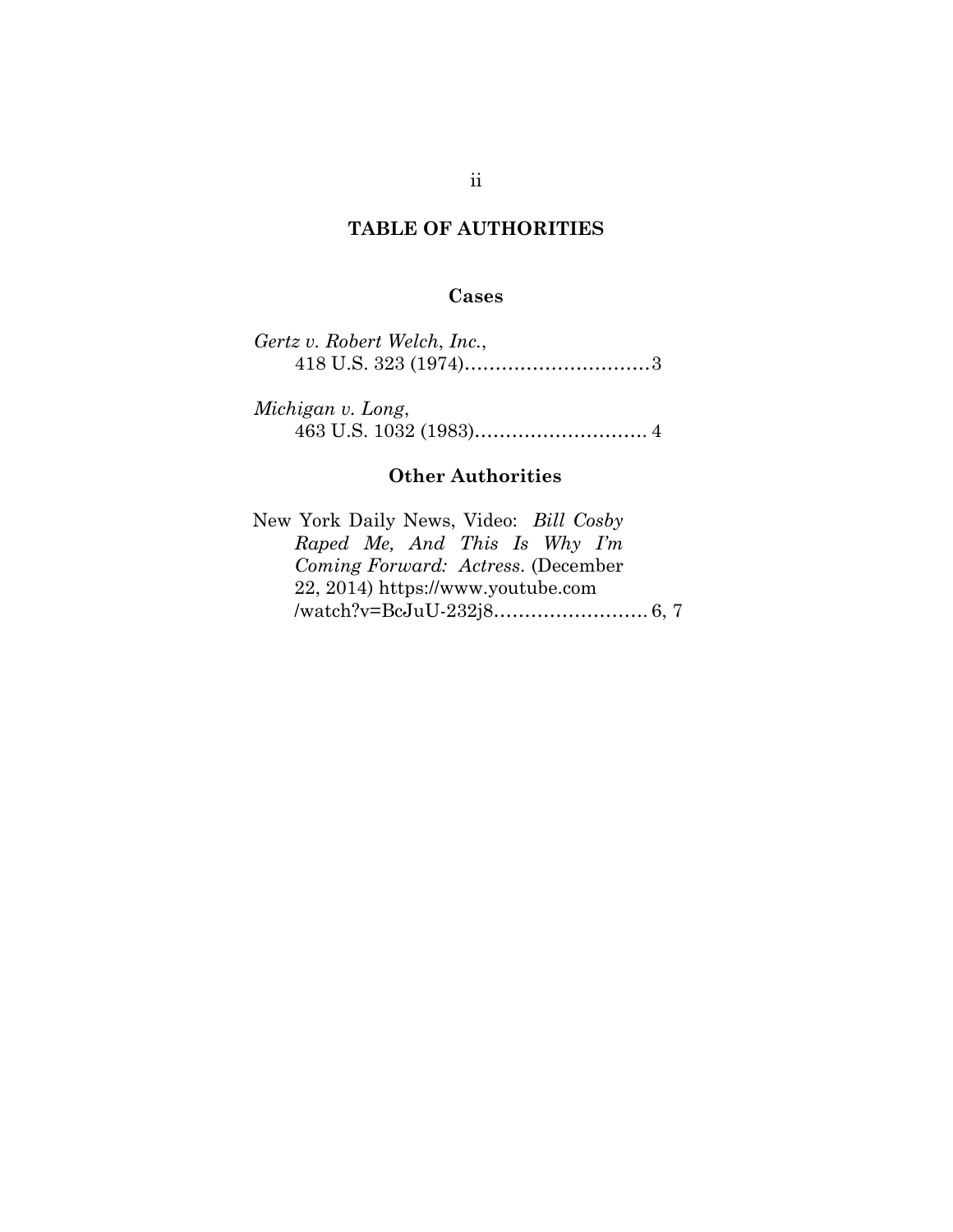#### **INTRODUCTION**

As stated in the petition for certiorari, and not denied by Cosby, there is a split among the circuits as to whether persons in McKee's position are limited purpose public figures. (Cosby makes a half-hearted argument that it was only the "older" cases that maintained a narrower definition of a limited purpose public figure, but those cases have not been overturned and still create a circuit split.) McKee will not rehash that point here.

Rather, McKee files this Reply to correct several misstatements and irrelevant contentions made by Cosby in his Opposition.

First, Cosby proposes that because McKee was, perhaps, a minor celebrity decades ago, that this somehow made her a public figure for all purposes. This is false. Whatever McKee's notoriety may have been in the 1970's, it has nothing to do with the question of whether McKee injected herself into a public debate about sexual harassment and sexual abuse taking place in the second decade of the 21st century by merely saying that she too was raped by Cosby.

Second, the court of appeals' resolution of the "immunization" issue, involving whether Cosby's defamatory statements were opinions supported by disclosed, purportedly non-defamatory facts, was not an adequate and independent state ground for the decision. The court of appeals explicitly determined that some statements were not actionable based on the determination that there was no actual malice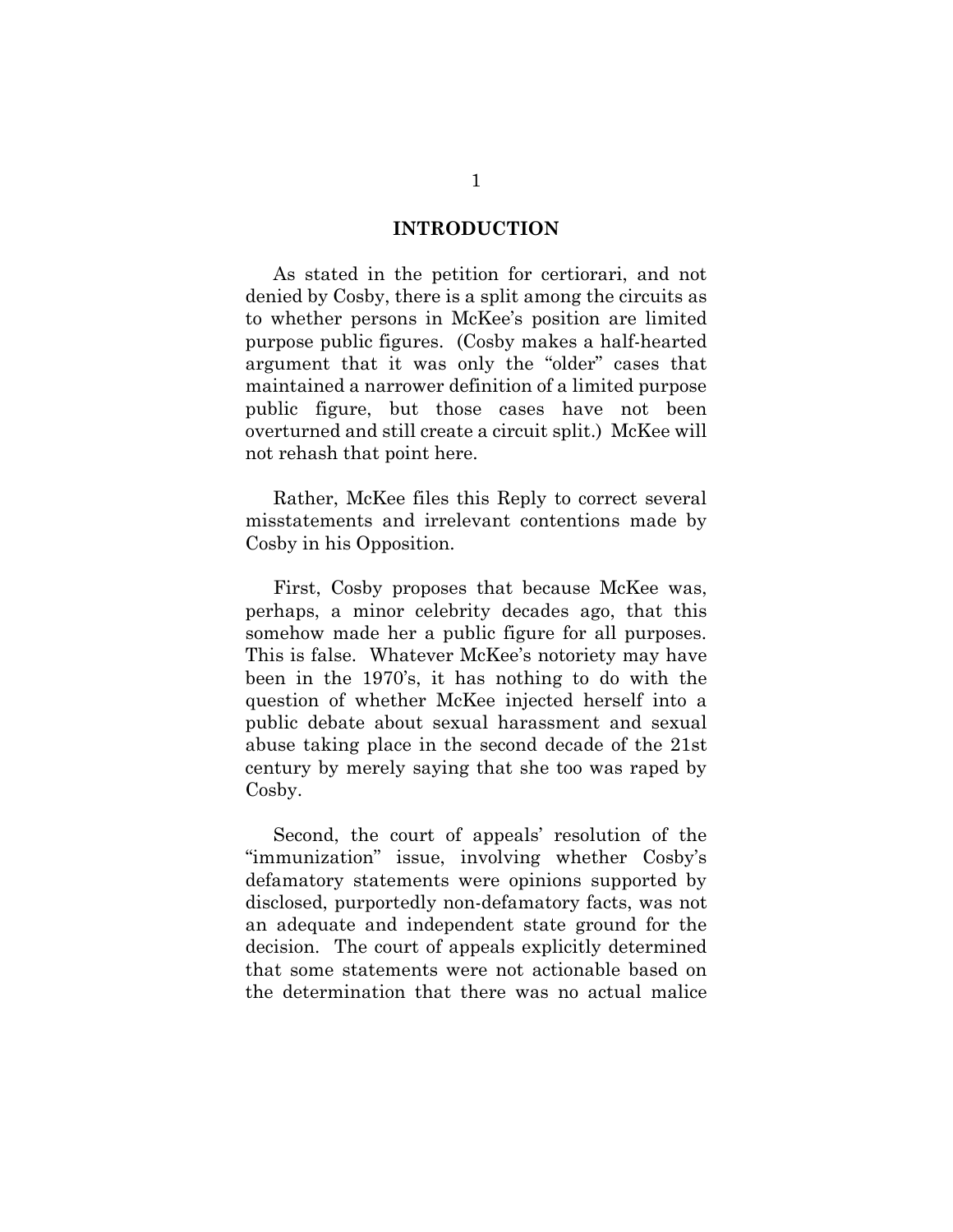(which in turn depended on whether McKee is a public figure), and certainly never made any plain statement that it was not relying on the First Amendment limited purpose public figure doctrine in making its determinations.

Third, Cosby identified several public statements made by McKee in 2015, claiming McKee was participating in a public debate about Cosby. However, in each case McKee did nothing more than recount her own story that Cosby raped her in a hotel room in Detroit in 1974, and say that she came forward in 2014, after hearing the accounts of other Cosby victims, in order to say that it happened to her too.

In all of the limited number of times McKee spoke in public about her rape by Cosby, McKee never injected herself into any public debate, never advocated for any changes to the nation's current sexual harassment policies or laws, and never addressed any other public policy issues. She just said that she too was raped by Cosby. Having the courage to stand up to a famous and powerful person, and credibly say you were raped, should not be tantamount to giving up your right to redress for libel or slander.

McKee urges this Court to grant the petition.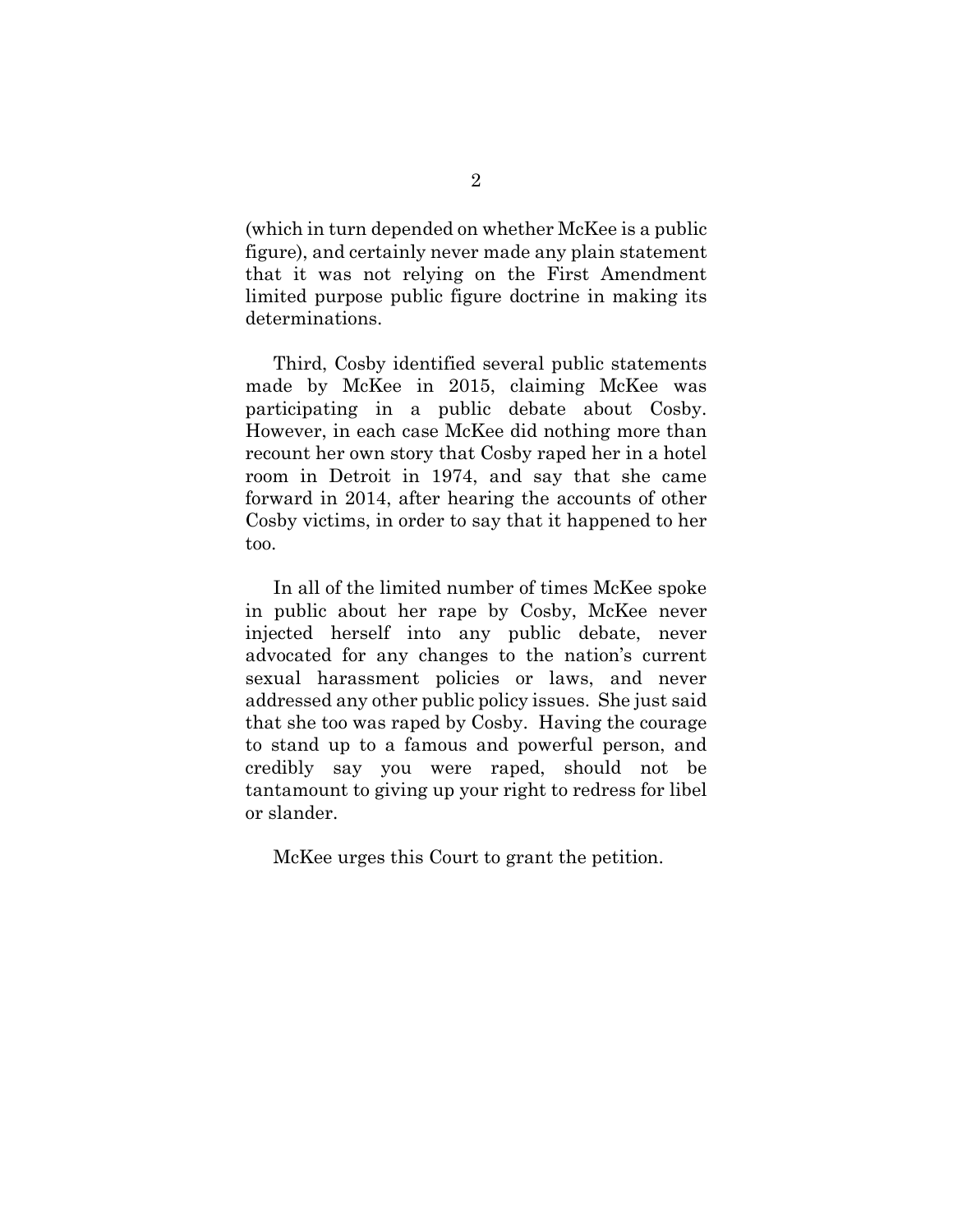### **ARGUMENT**

# **I. Cosby's Claim that McKee Was a Minor Celebrity 40 Years Ago Is Irrelevant.**

Cosby argues that McKee is "famous", and is a "celebrity" who has "enjoyed regular access to the media for decades". Cosby's argument conflates the two types of public figures. A person who is so famous so as to be a household name becomes a public figure for all purposes. *Gertz v. Robert Welch, Inc.*, 418 U.S. 323, 351 (1974) (general purpose public figure "achieve[s] such pervasive fame or notoriety that he becomes a public figure for all purposes and in all contexts"). It is beyond cavil that McKee is not a general purpose public figure.

In contrast, a person may become a limited purpose public figure if she injects herself into public debate regarding the "particular controversy giving rise to the defamation". *Id.*, at 351-52. There is no hybrid "semi-general public figure" category.

Cosby's argument is simply an attempt to change the subject. Whether McKee is a limited purpose public figure turns solely on whether she is voluntarily taking part in the current public debate over what to do about celebrity sexual misconduct, and nothing else.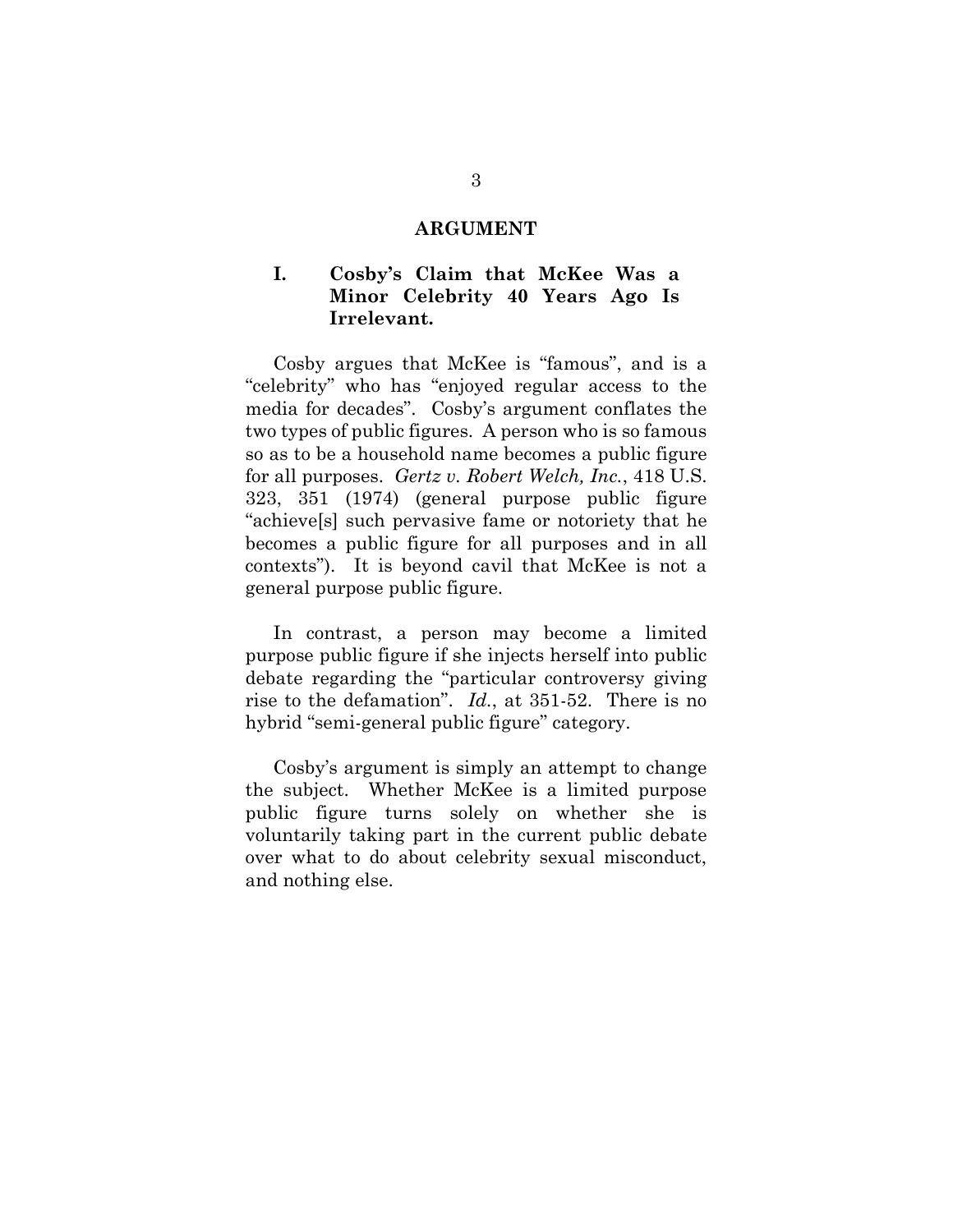# **II. Cosby Has Not Shown an Adequate and Independent State Ground for the First Circuit's Decision.**

Cosby argues that the court of appeals "relied primarily" on the state law ground that the defamatory statements were allegedly "immunized" by reason of their proximity to the disclosure of nondefamatory facts, rather than the determination under federal constitutional law that McKee was a limited purpose public figure. *Opp. to Pet. for Cert.*, at 6. This argument is false, for the following reasons.

The immunization finding by the court of appeals does not in any way constitute an adequate and independent state law ground for the decision. Under *Michigan v. Long*, 463 U.S. 1032, 1040-41 (1983), a lower court decision that extensively discusses federal precedents and law is assumed to have relied on it, giving rise to jurisdiction in this Court, absent a plain statement that the precedents are cited for guidance only.

The court of appeals' decision here extensively discusses the limited purpose public figure doctrine and contains no plain statement that this discussion was mere dicta or guidance. Thus, the case is reviewable by this Court.

Indeed, even Cosby concedes that the court of appeals relied on the First Amendment implications of its limited purpose public figure determination in its analysis of the defamatory statements. *Opp. to Pet. for Cert.*, at 7.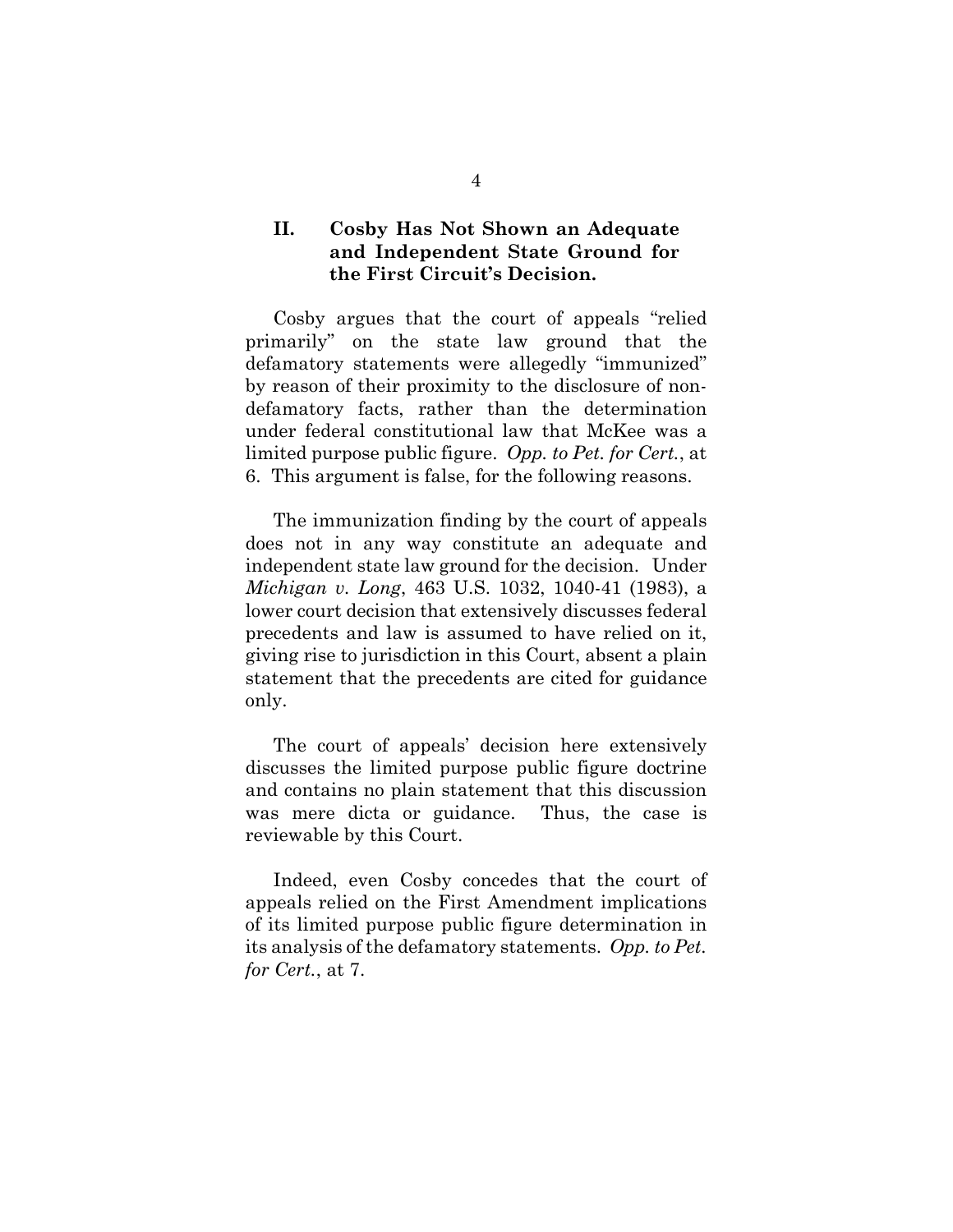In fact, it is absolutely clear that the court of appeals analyzed the nature of the defamatory statements together with the actual malice standard, which it could do only after first determining that McKee was a limited purpose public figure under the First Amendment: "Singer admittedly does not include this important contextual information in the Letter itself, but the quotations, themselves accurate, are immediately followed by a hyperlink to the source article, allowing readers to put McKee's statements into proper context. On these facts, we cannot conclude that Singer knowingly or recklessly published a falsehood." *Pet. App.*, at 20a-21a.

The court of appeals thus did not analyze the immunization issue solely on state law grounds.

**III. None of the Media Appearances Cited by Cosby Amount to Voluntary Injection of McKee Into the Public Debate about Celebrity Sexual Assault.**

Cosby argues that McKee "did far more than identify herself as an alleged victim on December 22, 2014". *Opp. to Pet. for Cert.*, at 12. This is false. McKee gave an interview to the *New York Daily News* which resulted in the article dated December 22, 20[1](#page-7-0)4,<sup>1</sup> which was published in the physical newspaper and on its website.

The *Daily News* also posted McKee's answers to the interview questions on YouTube.com (the

<span id="page-7-0"></span> <sup>1</sup> *Pet. App*., at 124a-128a.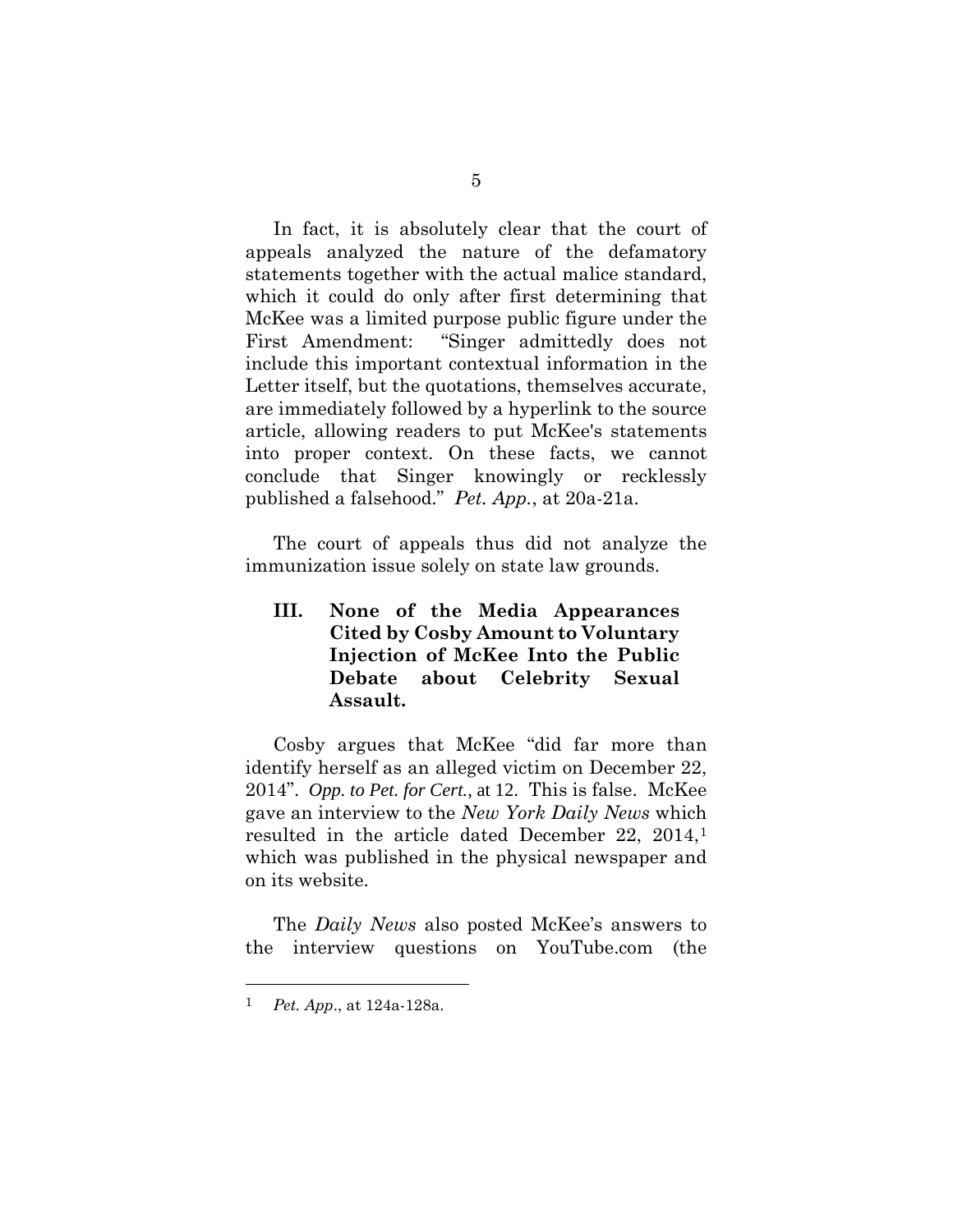"YouTube video"). *See* "Bill Cosby Raped Me, And This Is Why I'm Coming Forward: Actress" (December 22, 2014), https://www.youtube.com /watch?v=BcJuU-232j8.

This was not a separate and additional public appearance by McKee. In the YouTube video, McKee is shown responding to questions, although the questions have not been recorded. McKee's answers on the YouTube video match her answers in the article, and like her statements in the article, amount to nothing more than the public affirmance that she was a victim. McKee says the following on the video:

- "I just felt that now I'd be safe with the other women in a group, and I would come forward and support them, and say, yeah, it happened to me also."[2](#page-8-0)
- "I do believe that all of the women that are coming up and stepping forward should take a lie detector test, which I would be more than happy to be the first one to do so, because I think then the whole mysterious thing about, everybody is saying well, we don't know if it was true, we weren't there, but why are they coming forward, well obviously all of these women are not coming forward and telling a lie, so I think that would be the first

<span id="page-8-0"></span> <sup>2</sup> New York Daily News, Video: *Bill Cosby Raped Me, And This Is Why I'm Coming Forward: Actress.* (December 22, 2014) https://www.youtube.com/watch?v=BcJuU-232j8, at 2:11 to 2:20.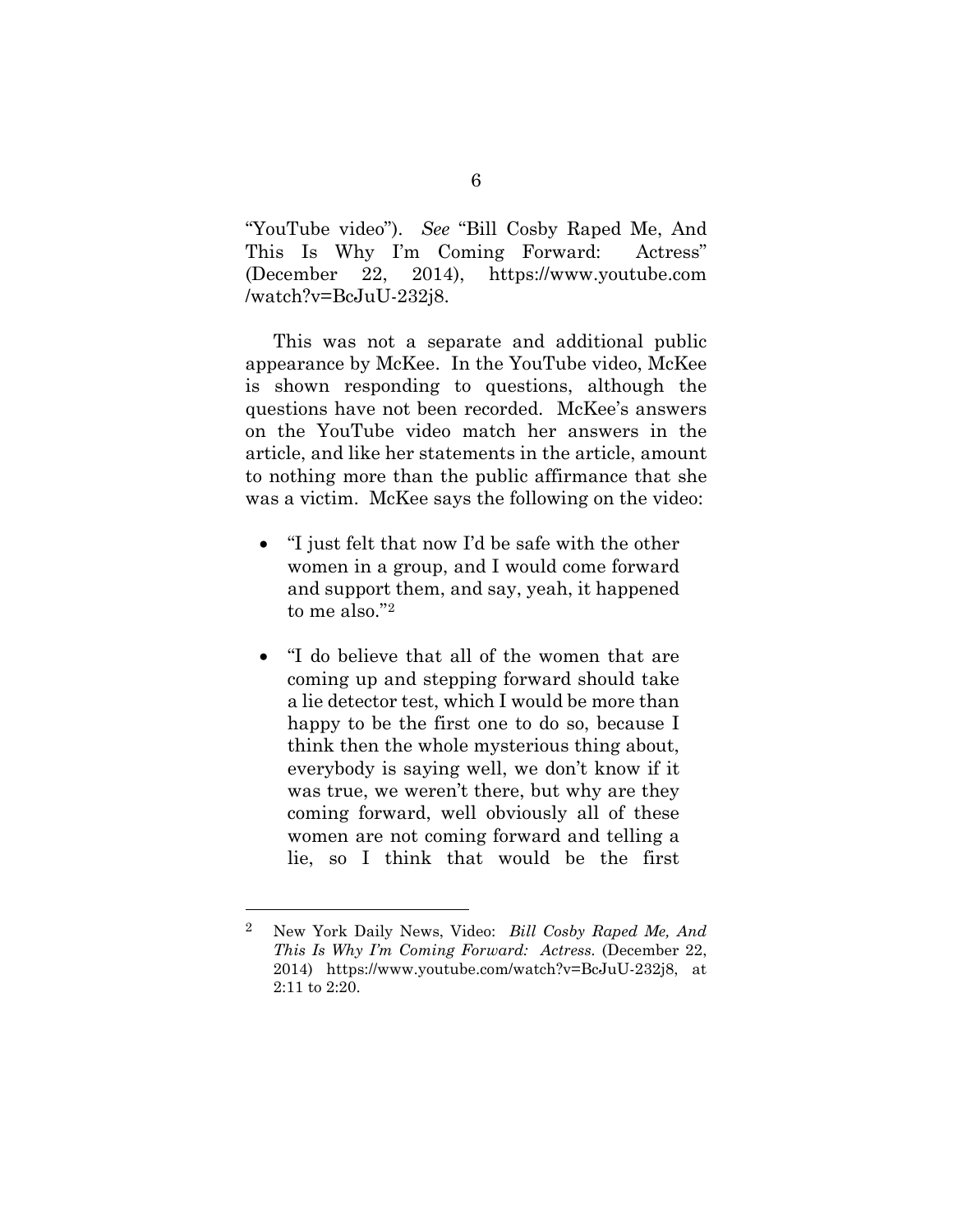important step to do it."[3](#page-9-0)

• "As for what happens to [Cosby], basically I think it has already happened to [him]. I think all of the women coming forward and revealing the truth about the kind of person that he is, the other side, the other man, is enough for Bill Cosby. I think for him to face this is really, very difficult."[4](#page-9-1)

Cosby's argument is based upon the false supposition that McKee is a prominent advocate on the issue of sexual abuse in Hollywood, or that she has become one of the leaders of the movement to reform the industry. This is entirely misleading. McKee has not entered any public debate—she has merely said that she too was raped by Cosby. Cosby responded to McKee's "#metoo"-type statement by attacking her character and destroying her reputation.

If powerful figures like Cosby are permitted to make false statements about their accusers and discredit their accusers' reputations, and succeed in getting defamation lawsuits dismissed simply because their accusers have been brave enough to publicly reveal the sexual misconduct by saying "me too", then victims in the future may be dissuaded from speaking up.

<span id="page-9-0"></span> <sup>3</sup> *Id*., at 2:21 to 2:45.

<span id="page-9-1"></span><sup>4</sup> *Id*., at 2:48 to 3:12.